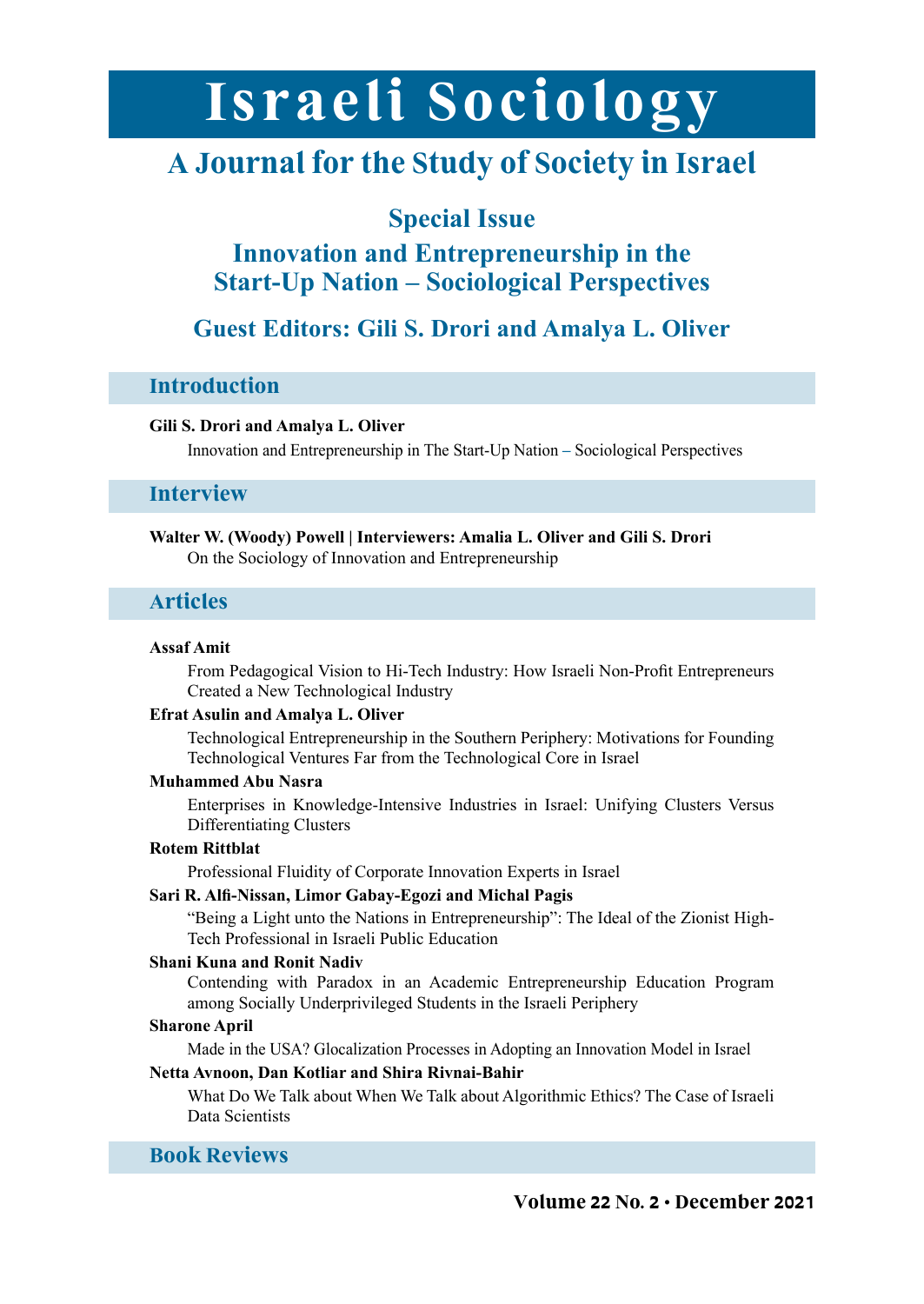# **Israeli Sociology**

Founded in 1998, Israeli Sociology is published in Hebrew twice a year. The journal serves as a platform for local research that maintains a dialogue with sociological scholarship around the world. The journal invites manuscripts from a variety of theoretical and methodological approaches, in line with the heterogeneity of the discipline, as well as review essays and research notes, all subject to a peer review range view of the Israeli social science scene. Israeli Sociology was founded by the process. The journal also includes an extensive book-review section that offers a wide-Department of Sociology and Anthropology at Tel-Aviv-University and is supported by the Institute for Social Research (established by the Department of Sociology and Anthropology at Tel Aviv University), by the David Horowitz Institute for Social and Economic Research and by the Israeli Sociological Society.

#### **Editor: Alexandra Kalev**

**Book Review Editor: Tom Pessah Editorial Assistant: Dana Shay** 

#### **Instructions for Authors**

- Israeli Sociology invites submissions of manuscripts, from a variety of methodologies and with distinct theoretical and empirical contributions to Israeli sociology in particular and to sociology in general.
- Israeli Sociology will consider publishing only manuscripts that have not been published and are not under review elsewhere, in any language.
- The journal uses an anonymous peer review process.
- Manuscripts should include a cover page with the title of the manuscript in Hebrew and English, authors' name in Hebrew and English, address, phone number, e-mail address, and their academic or professional affiliation.
- Submissions should not exceed 9,000 words in length, including footnotes and bibliography and should include a 150-word abstract in Hebrew and English detailing the research question, method, findings and contribution.
- Manuscripts will be submitted in Word, font David, size 12, double space.
- Tables and graphs should be attached in the body of the manuscript where they should appear, and in an editable format. Pictures that appear in the body of the manuscript should also be attached in a separate image format.
- For manuscripts accepted for publication, it is the authors' responsibility to add internal links to in-text references, and to write the bibliography according to the APA rules, with full names of the authors of the sources.
- Manuscripts must be written in Hebrew. Manuscripts in English will only be accepted in exceptional cases. If the manuscript is accepted for publication, the authors must then submit a version in Hebrew
- Manuscripts should be submitted by email to:  $\frac{\text{occis}(\partial_t)$  tauex.tau.ac.il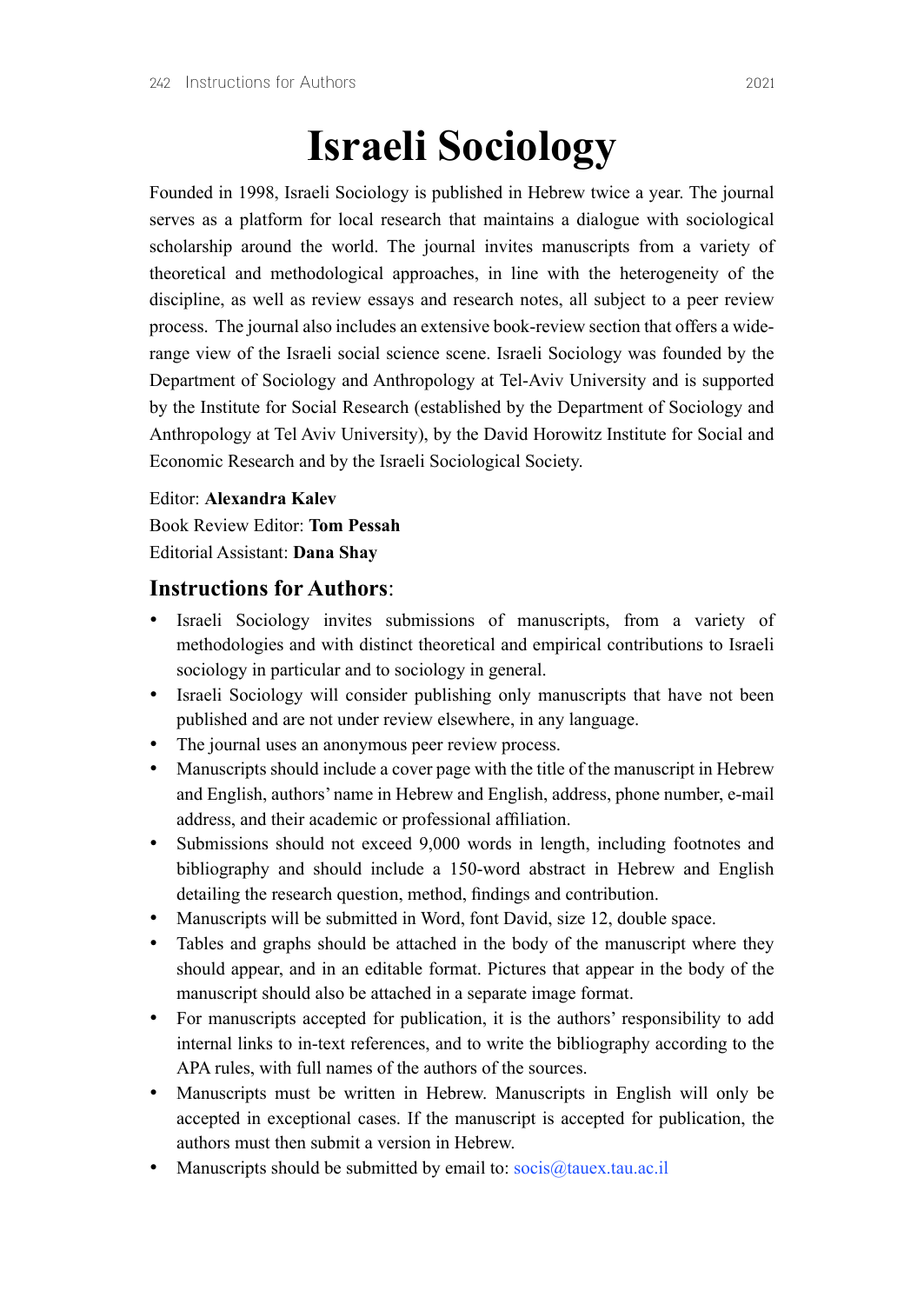# **Israeli Sociology A Journal for the Study of Society in Israel**

# **English Abstracts**

**2021 Volume 22 No. 2 . December 2021**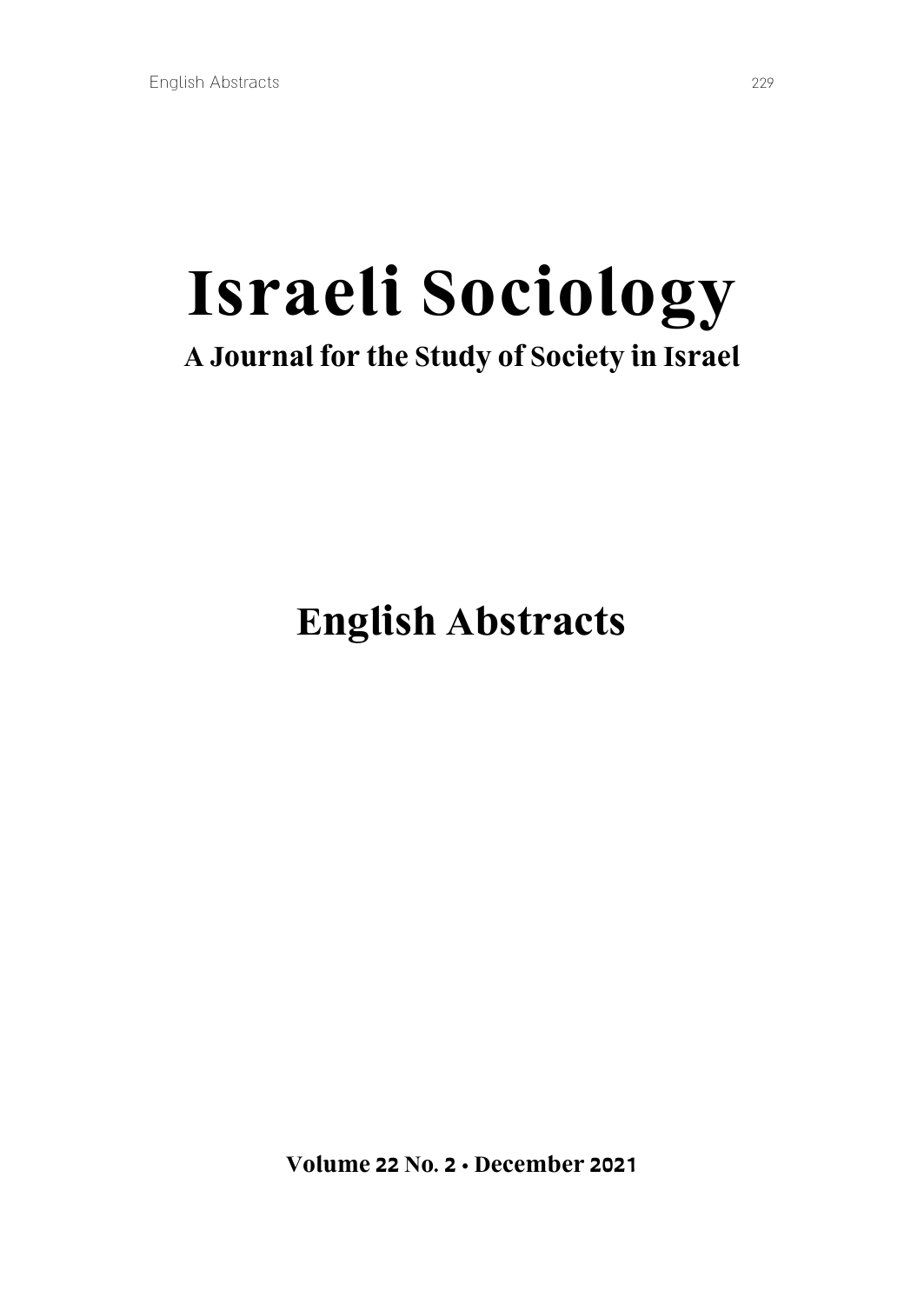## **Amit Assaf**

Abstract. The importance of new industries to economic growth and innovation has naturally attracted research attention. There are new calls to focus on the earliest stages of the industry, especially on the "incubation stage", the period preceding tech industry in Israel, through the perspective offered by the first seven Israeli the first commercial product launch. The study examines emergence of the Ednon-commercial ventures that operated between 1977–1983, and focuses on those actors (organizations and founders) that define the incubation stage. Based on 12 semi-structured interviews with founders of these non-profit ventures and other key actors in the field the findings show the way individuals and organizations with non-commercial goals, led the technological entrepreneurship process in the field, including technological development, manufacturing, and distribution of software products. The study offers a unique perspective on the importance of non-commercial activities preceding the emergence of new industries.

**Keywords:** industry emergence, incubation stage, entrepreneurship

# **Technological Entrepreneurship in the Southern Periphery: Motivations for Founding Technological Ventures Far from the Technological Core in Israel**

### **Efrat Asulin and Amalya L. Oliver**

Abstract. Research on technological entrepreneurship focus on the importance of clusters of knowledge-intensive technological ventures in central geographical areas and large urban centers. The emergence of such centrally located clusters is explained by the availability of critical resources in densely populated populations. We examine the founding of technological start-ups in the southern periphery in Israel. Based on semi-structured interviews with 34 technological entrepreneurs,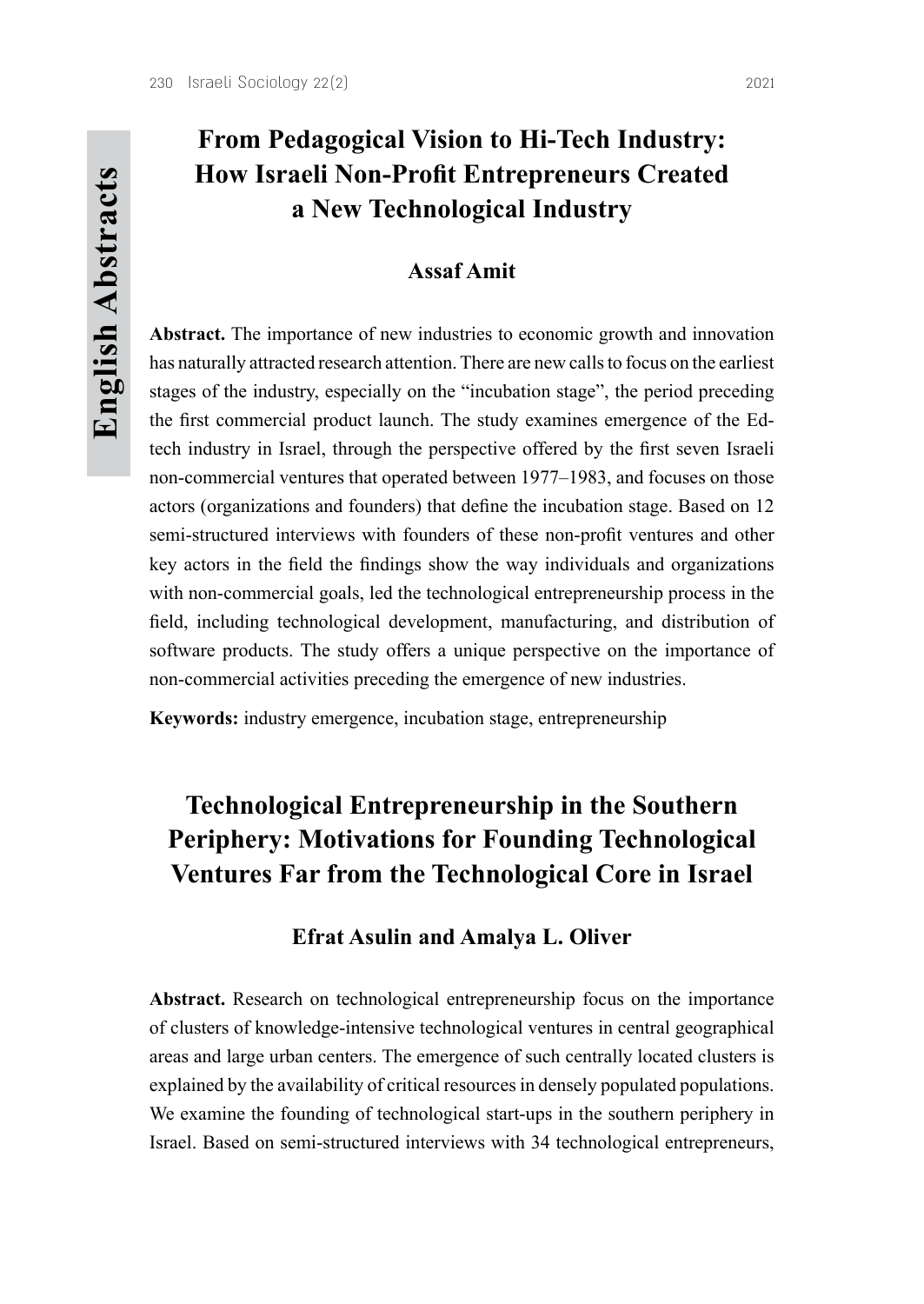also combining qualitative methods with statistical analysis, our study aims to understand the main motivation of entrepreneurs for establishing their ventures in the geographical periphery. Our findings unveil two main motivations, one based on economic and knowledge resources for the venture and another based on the benefits for the entrepreneur, including quality of life, values, and ideology. We also found a motivation of benefits realized after the move to the periphery for founding the venture. We discuss the paradox of technological entrepreneurship in the periphery as both a constraint and an opportunity that differ from those in the core.

Keywords: technological entrepreneurship, periphery, entrepreneurial motivation, ecological and institutional approaches to entrepreneurship

# **Enterprises in Knowledge-Intensive Industries** in Israel: Unifying Clusters versus **Differentiating Clusters**

## **Muhammed Abu Nasra**

Abstract. The study examine the types of enterprises in knowledge-intensive industries in Israel based on features of the founders' human and social capital, and the effect of the industry type and ethnicity on the establishment of these ventures. Based on the configuration approach, I conducted cluster analysis on 1,217 technological firms in two knowledge-intensive industries: life sciences  $(426)$  and information technologies  $(791)$  that were active in Israel between 1996 and 2015. The findings revealed three types of ventures in life sciences: business ventures that were lacking human and social (technological and research) capital; academic ventures; and ventures established by former academics with four low social-technological capital. In the information technologies industry, I found the following types of ventures: business ventures that were lacking human and social (technological and research) capital; enterprises established by former academics with low human and social (technological and research) capital; and enterprises established by former academics with high social-research capital and low social-technological capital. In addition, the study found that ethnicity only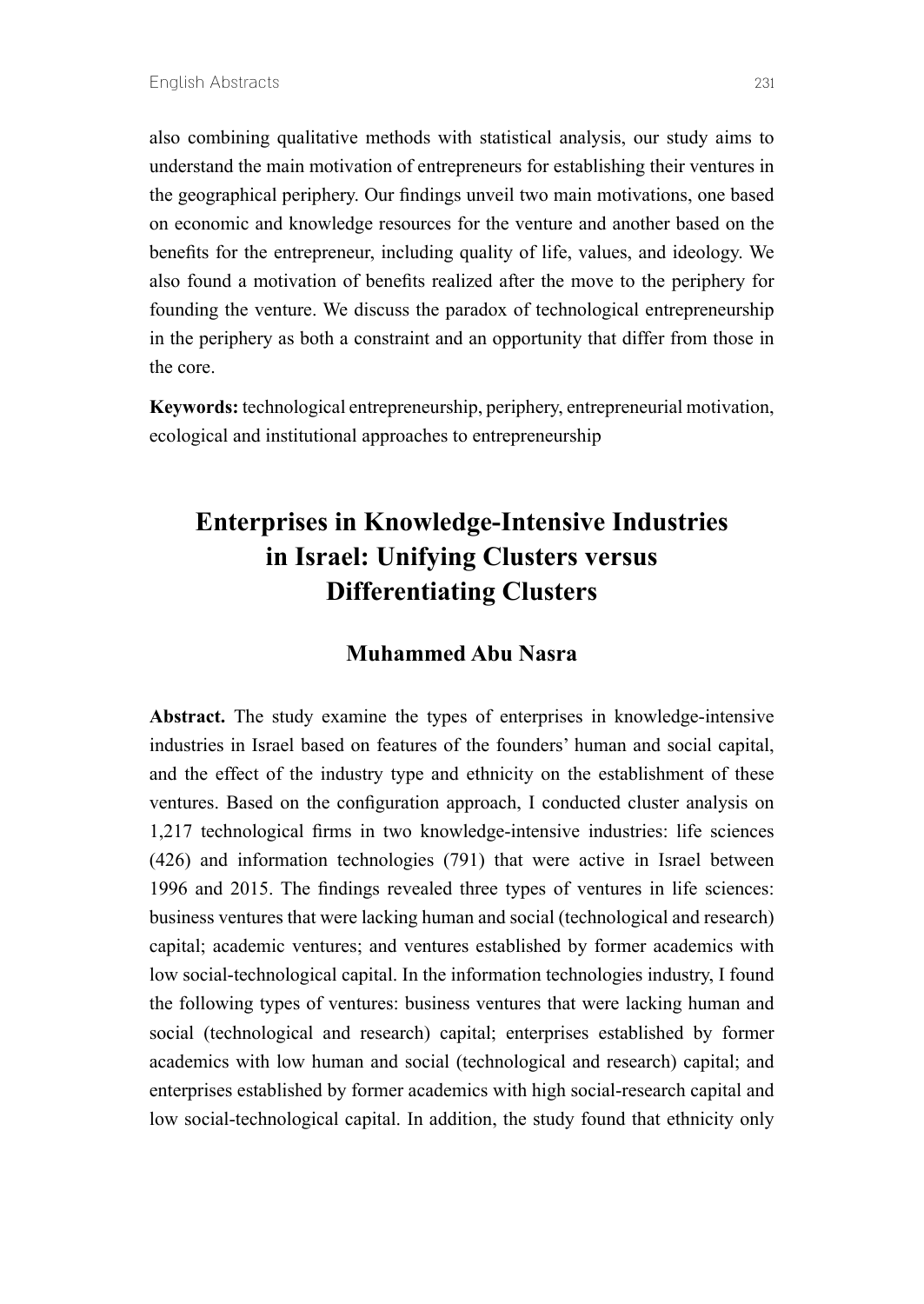affects the establishment of enterprises in the life sciences industry. I conclude with implications and suggestions for future research.

**Keywords:** configuration approach, knowledge-intensive industries, ethnicity, human capital, social capital, cluster analysis, Jews and Arabs

# **Professional Fluidity of Corporate Innovation Experts** in Israel

## **Rittblat Rotem**

Abstract. This paper examines the professional status of organizational innovation experts in Israel's innovation-management ecosystem. Dualistically, innovation management contains both ambiguous knowledge and organizational expectations to motivate innovation. Balancing the two aspects is relevant for modern sociological approaches that explore new forms of expertise and occupations. The main research question is: How can such organizational innovation experts establish professional legitimacy? Based on  $33$  interviews with innovation experts in Israel, the qualitative study shows that wishing to legitimize their professional status, innovation experts rely on fluid professionalism, a new conceptualization of professionalism, to address constraints with flexibility, and to establish extensive collaborations in Israel's innovation-management ecosystem. This paper makes two main contributions by describing the complexity of institutionalizing a new field of knowledge and expertise in Israel's literature on innovation research, and analyzing the professionalization of innovation applying the literature about professions.

Keywords: innovation experts, innovation management, profession, professional fluidity, legitimacy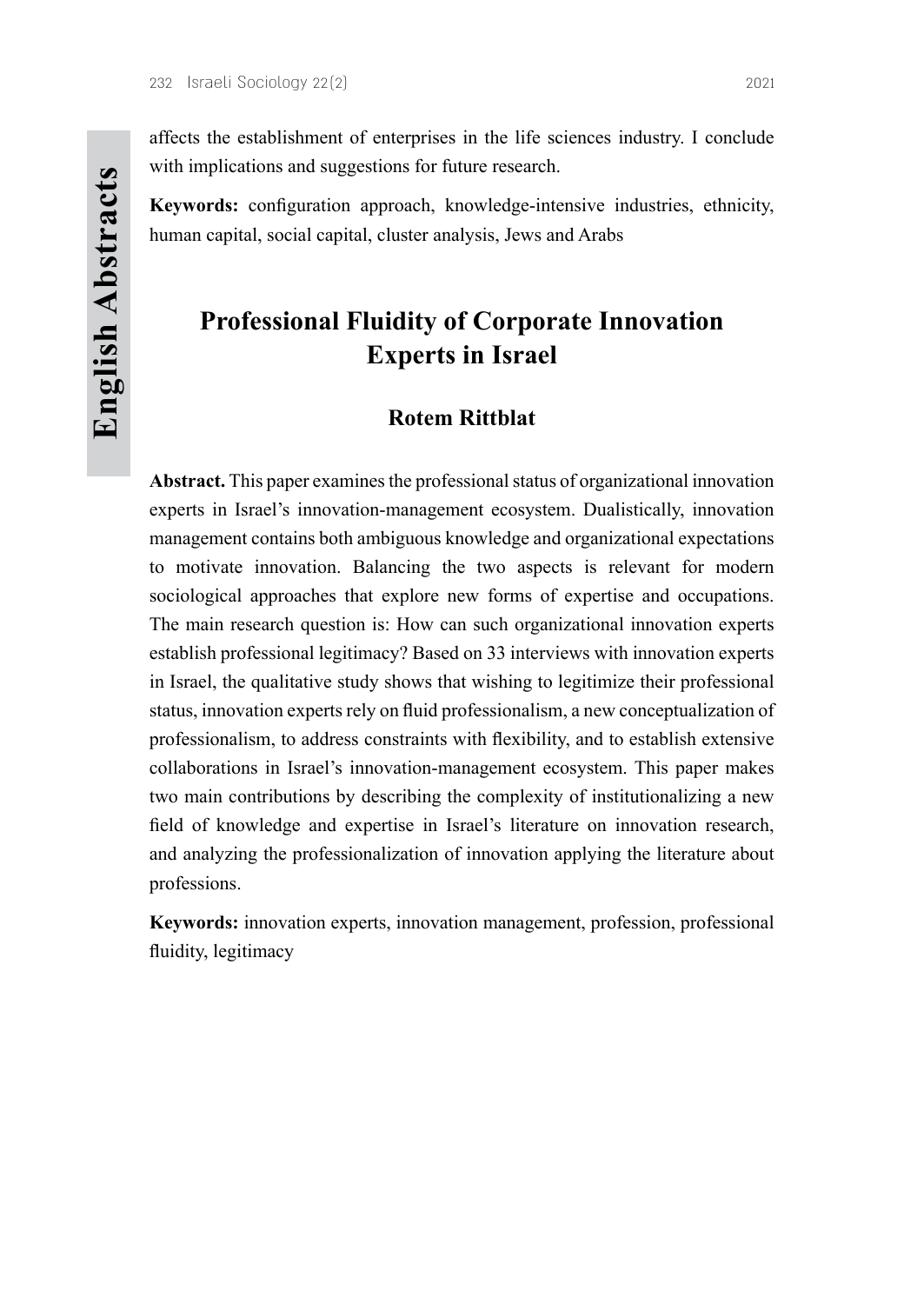# *'Being a Light unto the Nations in* **Entrepreneurship**": The Ideal of the Zionist **High-Tech Professional in Israeli Public Education**

### **Sari R. Alfi-Nissan, Limor Gabay-Egozi and Michal Pagis**

Abstract. In Israel, the "start-up nation", entrepreneurial discourse is broadly used within the national education system. The global entrepreneurial discourse highlights personal autonomy while promoting individualistic and neoliberal values. The manifestation of the entrepreneurial discourse in Israeli public education which echoes ethno-nationalistic and collectivist discourses presents a paradox. This paradox has been magnified in recent years as the Israeli education system promotes unified ethno-nationalistic values. We followed the entrepreneurial discourse in a multi-focal qualitative study among policymakers and in public schools, examining how this paradox is resolved in the context of Israeli education. The study shows how the Zionist high-tech professional is presented within national education as an ideal of a hybrid nationalistic entrepreneurial self. Through this ideal, the entrepreneurial spirit and the Zionist narrative are weaved together in a way that complements both and makes them accessible. The local entrepreneurial discourse is a unique conjunction in which ethno-nationalistic values are recruited to strengthen the entrepreneurial ethos, while neoliberal values and narratives are used to strengthen an ethno-nationalistic identity. Thus, in the Israeli context, entrepreneurial language challenges the binary distinction between the individual and the collective and reflects the dialectics between neoliberalism and nationalism.

Keywords: education, entrepreneurship, nationalism, neoliberalism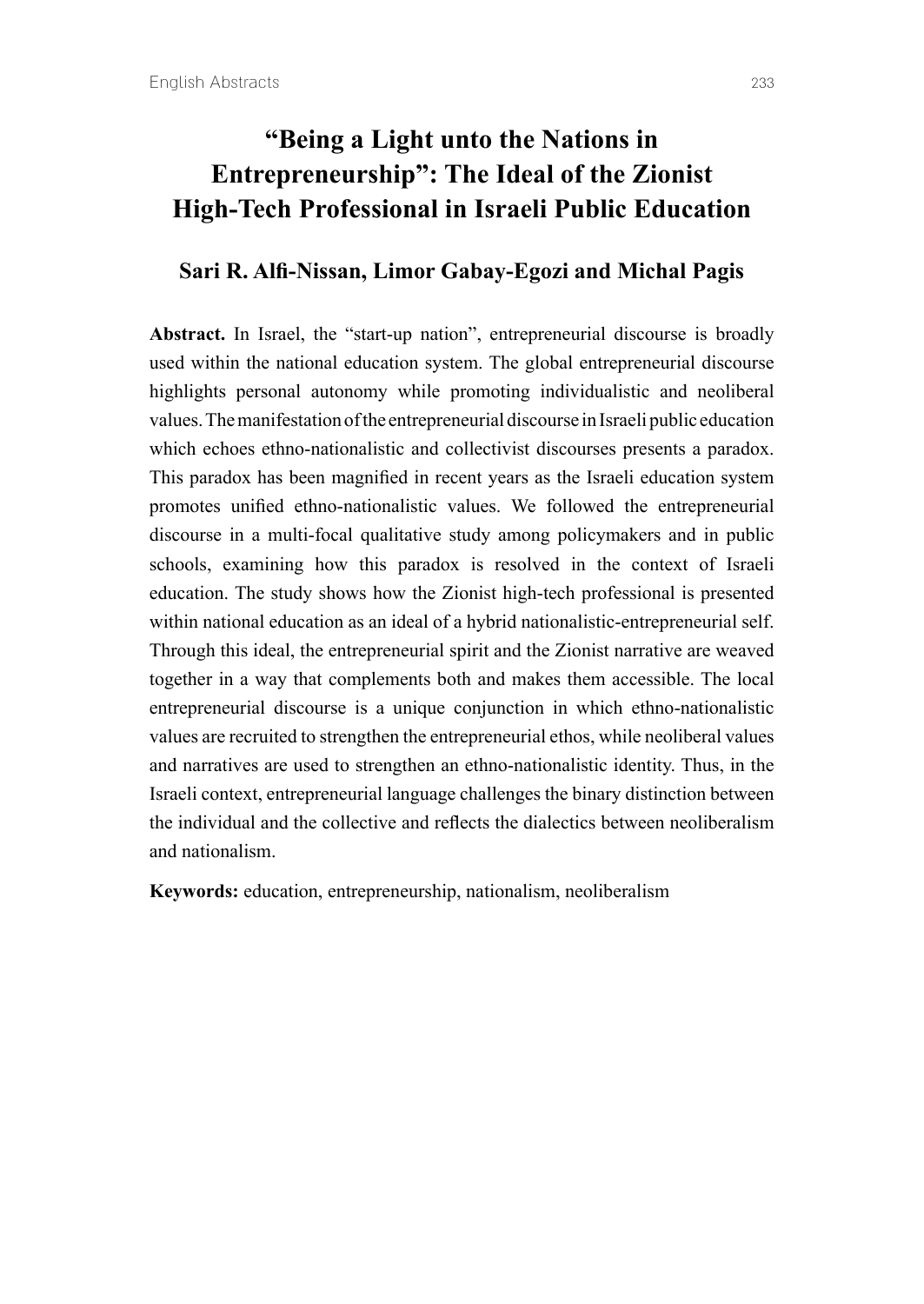# **Contending with Paradox in an Academic Entrepreneurship Education Program among Socially Underprivileged Students in the Israeli Periphery**

## **Shani Kuna and Ronit Nadiv**

Abstract. The purpose of this study was to understand the experiences of students in a novel academic entrepreneurship education program in a college in the southern Israeli periphery, where many students represent socially underprivileged groups. We have conducted semi-structured interviews with a sample of 44 students from 11 laboratories in the entrepreneurship program. Our findings indicate that students in this program experience a paradox given their conception of two contradictory yet interrelated learning modes. These modes demand differential skills: a typical student mode and an entrepreneurial mode. The students utilize two opposing strategies to contend with this paradox. Our study contributes to the discipline of entrepreneurship education.

Keywords: academia, entrepreneurship education, periphery, paradox

# **Made in the USA? Glocalization Processes in Adopting an Innovation Model in Israel**

### **Sharone** April

Abstract. Worldwide-accelerated urbanization processes raise the need to implement models of innovation at the urban level. In 2015, the innovation team model by Bloomberg Philanthropies was imported to Israel and two teams were established in Tel Aviv and in Jerusalem, and in 2017 another team was established in Be'er Sheva. Data from in-depth interviews with the innovation team-leaders integrated with a range of secondary sources was qualitatively analyzed. The results indicate that the Israeli teams displayed a range of possible patterns of action when adopting the global innovation model. The global model was influenced by the local context and a variance was noticed between the teams themselves. The results extend the analytical glocalization model and create new intersections and